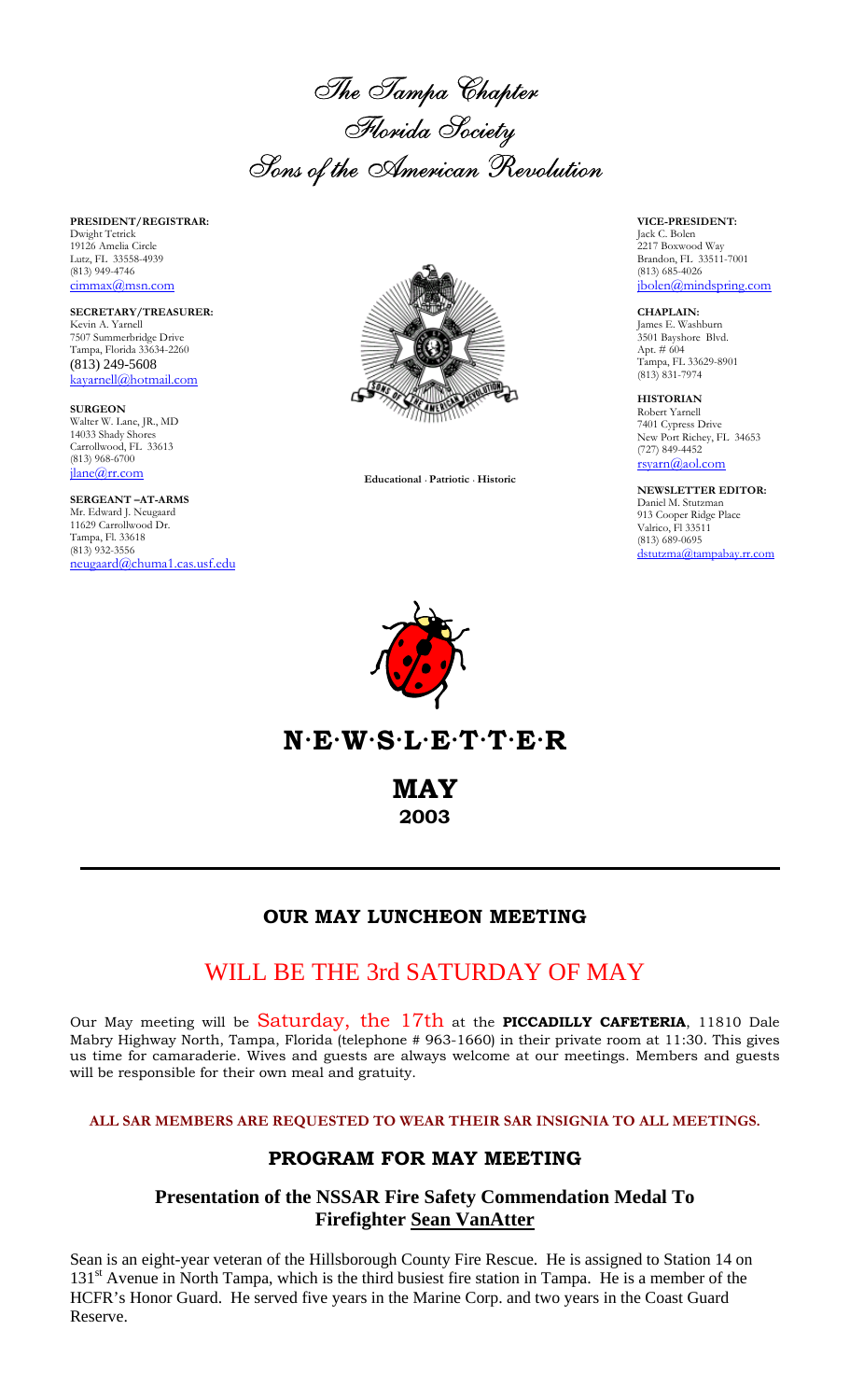He was awarded the International Benjamin Franklin Fire Service Award for Valor by the Department of Homeland Defense.

On Thursday, May 30, 2002 at 7:30 PM, Hillsborough County (Tampa, Florida) Firefighter Sean VanAtter rescued five occupants of a vehicle crash at Interstate 275 and Busch Boulevard.

Firefighter VanAtter was returning to his station from University Community Hospital via taxi when he came upon the motor vehicle crash. A semi-tanker truck had collided with an automobile, entrapping five occupants as the vehicle burned out of control. With no protective equipment and without concern for his own safety, Firefighter VanAtter forced entry into the vehicle on the passenger side, removing the mother and two small children. He again made entry on the passenger side and removed the father and a third child.

Firefighter VanAtter single-handedly rescued all five occupants of the car before Tampa Fire Rescue arrived. Several minutes later, paramedics arrived on the scene where one occupant was flown by helicopter to Tampa General Hospital. The others were transported by ambulance.

#### **MINUTES OF THE APRIL 19,2002 MEETING OF THE TAMPA CHAPTER SAR AT PICCADILLY CAFETERIA, DALE MABRY HIGHWAY NORTH TAMPA, FLORIDA.**

Minutes of the April 19, 2003 meeting of the Tampa Chapter SAR

President Tetrick called the meeting to order at 12:03. Chaplain Jim Washburn offered the invocation. The secretary led the pledge to the flag and the president the pledge to the SAR.

Members present: Dwight Tetrick, Jack Bolen, Rod Stebbins, Marty Miller, Jim Washburn, Ed Neuguard, Fred Patton, Claude Richie, Bob Yarnell and Kevin Yarnell.

Welcome guests: Fimie Richie, Billie Washburn, Don Middleton- an applicant, June Bolen, June Patton, Janett Tetrick, Luke Loyd- soon to be reinstated as an SAR member, his wife Jean, nine cadets and their guests.

The president introduced the members and guests.

The SAR membership approved the minutes of the April meeting as published in the newsletter.

The secretary had no report.

The treasurer reported a current balance of \$2,212.53.

The President reported that Rod Stebbins has been accepted into the SAR. He also reported on several other potential members and their status. The chapter was gratified by the success in increasing our membership. [Secretary's note: The bulk of this effort is being done by Dwight and Janett Tetrick. I'm sure I join the membership in expressing our appreciation.]

There being no other business the meeting recessed for lunch.

President Tetrick called the meeting to order. He presented the SAR JROTC awards to the following outstanding cadets:

Thomas Phelps, Brandon High School Jeremy McDonnell, Robinson High School Kevin Wright, Leto High School Joshua Gunderson, Bloomingdale High School Daniel Parra, Hillsborough High School Kenny Villarson, Wharton High School Precious Neal, King High School Kevin Bart, Freedom High School

Alicia True of King High School was presented a similar award from the Descendents of Valley Forge.

Kevin Yarnell then took the floor and gave a brief presentation entitled, "A Look at the Manhattan Project". His stated purposes for the talk were 1. "In light of current events and the cyclical nature of history, there is a need to know the origins of nuclear weapons" and 2. "Everyone needs to know a little physics"

The converging of three unique discoveries ultimately led to the idea that a nuclear devise was possible. Compatriot Yarnell briefly discussed each. The first is the famous equation  $E=mc^2$ . This formula of Einstein established a relationship between mass and energy and showed that one could conceivably be converted into the other.

The second was a violation of the old notion that the whole is equal to the sum of its parts. This does not hold true in the nucleus of atoms where the mass of a nucleon (a proton or neutron) varies by whether it is in a large atom or a small one.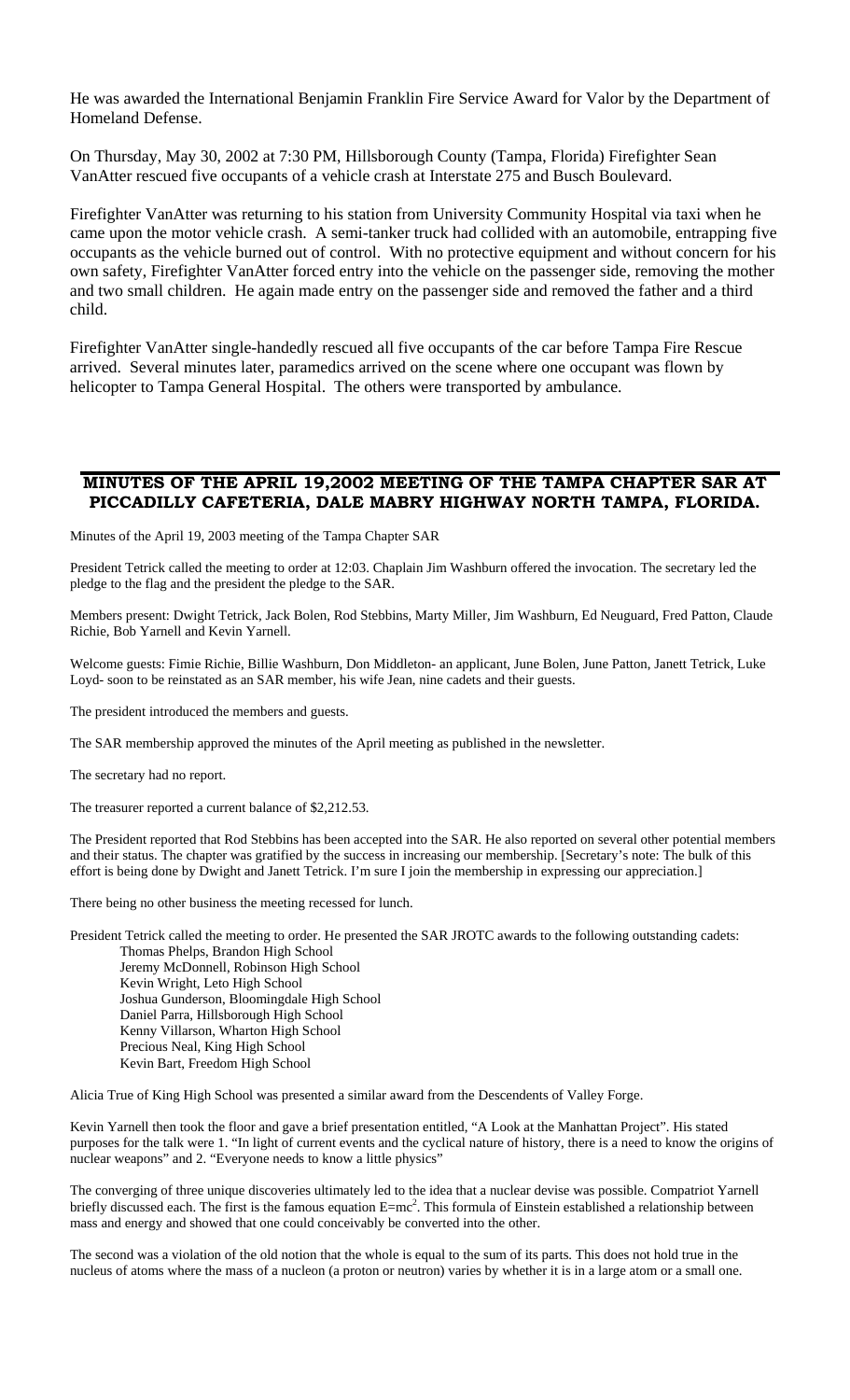The third discovery was the splitting of the atom itself. This was first done in 1938 by two German scientist who where hoping to make a new element by bombarding uranium with neutrons. Instead they succeeded in breaking the uranium atom into two smaller atoms.

The combination of these three leads to the equation

Mass of a uranium atom  $=$  the mass of the pieces after it has been split  $+$  a release of energy

The energy comes from the missing mass. (E.g. that the sum of all the pieces has less mass than the original atom) That missing mass is converted into energy via Einstein's equation.

Compatriot Yarnell then drew a simple diagram of a nuclear reaction showing how the splitting of one atom would in turn release more neutrons capable of splitting more atoms. The result is a geometric increase of the number of atoms split leading to a significant release of energy.

In 1939 Einstein wrote a letter to President Roosevelt explaining the possibility of such a device. Shortly thereafter the Manhattan Project was begun. The audience was encouraged to consider the ethical issue evident at this point. "If we can make something, should we?" The speaker pointed out the relevance of this question in the present and offered cloning as a prime example.

The membership then learned of some of the significant engineering problems that needed to be overcome in order to construct the first bombs. Obtaining enough fissionable material was one challenge. Another was the actual construction of the device.

The last part of the presentation centered on the actual decision to use the bombs as a means to end WWII. The speaker cautioned the audience to base any judgments on the facts known to the participants at that time. He concluded with a brief summary of the key points of the talk.

A brief discussion followed.

Claude Richie won the 50/50 drawing. He graciously donated his share to the chapter. Thus the treasury was enriched by \$13.00.

President Tetrick led the recessional and Chaplain Washburn benediction. The meeting adjourned at 1:45 PM.

Respectfully submitted,

Kevin Yarnell Chapter Secretary

## **MAY IN THE REVOLUTION May 10, 1775** Second Continental Congress meet in Philadelphia. John Hancock is elected President. **May 10, 1775** Colonists capture the forts and arsenals at Ticonderoga. **May 11, 1775** Battle of Crown Point. Ethan Allen and The Green Mountain Boys attach the British near Lake Champlain and win. **May 15, 1775** Congress places the colonies in a state of defense. **May 2, 1776** American revolution gets much needed foreign support. King Louis XVI of France commits one million dollars in arms and munitions. Spain also promises support. **May 10, 1776** The Continental Congress authorizes each of the 13 colonies to form local governments. **May 12, 1780** British take Charleston, South Carolina. They capture a large Patriot army and deal the rebels one of their worst defeats of the war. May 8, 1778 British General Henry Clinton replaces General Howe as the commander of all British forces in America. **May 30, 1778** 300 Iroquois Indians burn Cobleskill, New York. This attack was instigated by the British and started a panic on the frontier. **May 10, 1779** British troops burn Portsmouth and Norfolk, Virginia. May 6, 1780 British troops capture Fort Moultrie, South Carolina. **May 21, 1781** General George Washington and French General Rochambeau meet in Connecticut for a council of war. Rochambeau reluctantly agrees for a joint French navel and an American ground attack in New York.